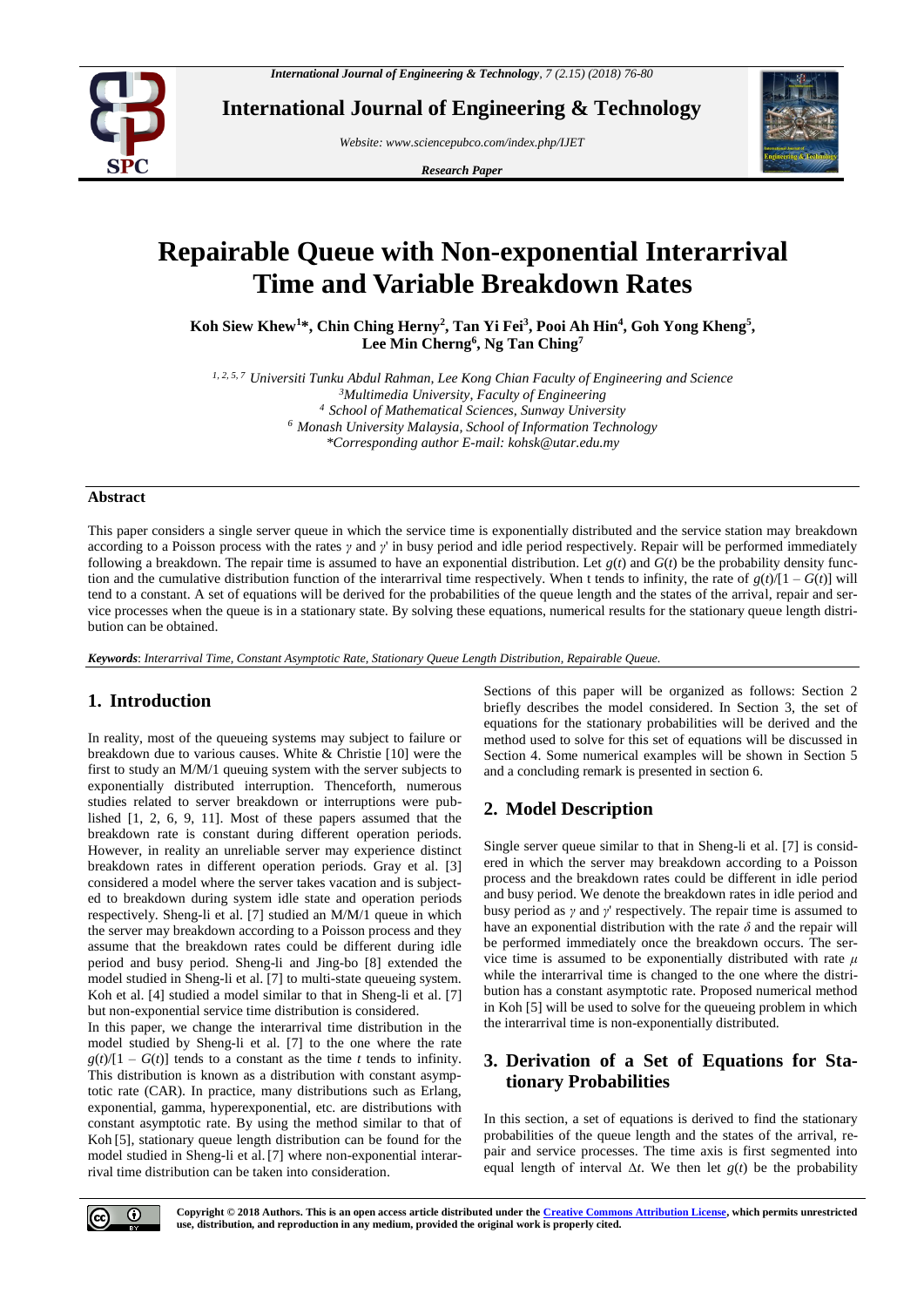density function (pdf) of the interarrival time and  $\tau_k$  be the inter $val((k-1)\Delta t, k\Delta t)$  for  $k = 1, 2, 3, ...$  Let

$$
\lambda_k = \frac{g(k\Delta t)}{\int_{k\Delta t}^{\infty} g(u) du}, \quad 1 \le k \le I
$$
\n(1)

where *I* is large enough such that

$$
\lambda_t = \lim_{k \to \infty} \lambda_k \tag{2}
$$

Suppose that an arrival begins at time  $t = 0$ . Then the probability that there is an arrival in the interval  $\tau_1$  is approximately  $\lambda_1 \Delta t$  and given that there is no arrival in interval  $\tau_1, \tau_2, \ldots, \tau_{k-1}$ , the probability that there is an arrival in interval  $\tau_k$  is approximately  $\lambda_k \Delta t$ , where  $k = 2, 3, 4, \dots$  and  $\lambda_k = \lambda_l$  for  $k \geq I$ .

Let the interval before  $\tau_1$  as  $\tau_0$  and denote the state number of the arrival process at the end of interval  $\tau_k$  as  $\psi_k$ . Given that there is an arrival in  $\tau_0$ , we define  $\psi_k$  as

$$
\psi_k = \begin{cases}\n0, & \text{if } \\
\cdot k = 0; \text{ or } \\
\cdot \text{ the next customer arrive in } \tau_k, \\
k \ge 1. \\
\min(k, I), & \text{if the next customer does not arrive in } \tau_k, k \ge 1.\n\end{cases}
$$

Next, we define the state number  $\varphi_k$  of the repair process at the end of interval  $\tau_k$  as

$$
\int
$$
 0, if the server is functioning in  $\tau_k$ ,  $k \ge 1$ .

 $\varphi_k = \left\{$  $\overline{1}$ 1, if the server is broken down and there is a completion of repair in  $\tau_k$ ,  $k \ge 2$ .

 $\left[\begin{array}{c}k\\k\end{array}\right]$  $\mathbf{I}$  $\mathfrak{r}$ 2, if the server is broken down and there is no completion of repair in  $\tau_k$ ,  $k \ge 2$ .

The state number of the service process at the end of interval  $\tau_k$  is denoted as  $\xi_k$  and is defined as follow:

$$
\xi_k = \begin{cases}\n0, & \text{If} \\
\cdot & \text{no completion of service in } \tau_k, \, k \ge 1 \,;\text{or} \\
\cdot & \text{there is no customer in the system.} \\
1, & \text{if there is a completion of service in } \tau_k, \, k \ge 1 \,.\n\end{cases}
$$

The queue length at the end of the interval  $\tau_k$  is denoted as  $n_k$  and a vector consisted of the state number for queue length, arrival process, repair process and service process at the end of the interval  $\tau_k$  is defined as  $\mathbf{h}_k = (n_k, \psi_k, \varphi_k, \xi_k)$ .

Let the probability at the end of interval  $\tau_k$  be  $P_{\text{nirj}}^{(k)}$ , where **n** is the number of customers in the system, *i* is the state of the arrival process, *r* is the state of repair process and *j* is the state of the service process. Assume that

$$
P_{nij} = \lim_{k \to \infty} P_{nij}^{(k)} \tag{3}
$$

In order to find the  $P_{\text{inif}}$ , we first make the following observations. Suppose at the end of the interval  $\tau_{k-1}$ , the queue is not empty where  $n_{k-1} = n \ge 1$ , the arrival process is in state  $i-1$ . There was a completion of service in  $\tau_{k-1}$  and the state of the service process at the end of the interval  $\tau_{k-1}$  is 1. The repair process is in state 0. The vector characteristic at the end of the interval  $\tau_{k-1}$ is he inter-<br>
inter-<br>
inter-<br>
inter-<br>
inter-<br>
inter-<br>
inter-<br>
inter-<br>
inter-<br>
inter-<br>
inter-<br>
inter-<br>
inter-<br>
inter-<br>
inter-<br>
inter-<br>
inter-<br>
inter-<br>
inter-<br>
inter-<br>
inter-<br>
inter-<br>
inter-<br>
inter-<br>
inter-<br>
inter-<br>
inter-

1. An arrival with the arrival rate  $\lambda_{i*}$  and the vector of queueing characteristics at the end of interval  $\tau_k$  becomes  $h_k = (n+1, 0, 0, 0)$ .

2. A completion of service with the rate  $\mu$  and  $\mathbf{h}_k = (n-1, i^*, 0, 1).$ 

3. A breakdown occurs with the rate  $\gamma$ and  $$ 

4. No arrival, no completion of service and no breakdown occurs, leading to  $\mathbf{h}_k = (n, i^*, 0, 0)$ .

If the system is empty at the end of interval  $\tau_{k-1}$  with  $n_{k-1} = n = 0$ , the arrival process and service process are  $i-1$  and 0 respectively. There was a completion of repair in the interval  $\tau_{k-1}$  and at the end of the interval  $\tau_{k-1}$ , the state of repair process is 1. We denote the vector of characteristics as  $h_{k-1} = (0, i-1, 1, 0)$  and one of the following events can occur in the next interval  $\tau_k$ :

- 1. An arrival with the arrival rate  $\lambda_{i*}$ ,  $\mathbf{h}_k = (1, 0, 0, 0)$ .
- 2. A breakdown occurs with the rate  $\gamma$ ,  $\mathbf{h}_k = (0, i^*, 2, 0)$ .
- 3. No arrival and no breakdown occurs,  $\mathbf{h}_k = (0, i^*, 0, 0)$ .

If the system is non-empty and under repair at the end of the interval  $\tau_{k-1}$ , then  $n_{k-1} = n \ge 1$  and the state of the repair process is 2. The arrival process and service process is in state  $i-1$  and 0 respectively. The vector of characteristics at the end of the interval  $\tau_{k-1}$  is  $\mathbf{h}_{k-1} = (n, i-1, 2, 0)$ . Subsequently, one of the following events can occur in the interval  $\tau_k$ :

- 1. An arrival with the arrival rate  $\lambda_{i*}$ ,  $\mathbf{h}_k = (n+1, 0, 2, 0)$ .
- 2. A completion of repair with the repair rate  $\delta$ , **.**

3. No arrival and no completion of repair,  $\mathbf{h}_k = (n, i^*, 2, 0)$ . Suppose at the end of the interval  $\tau_{k-1}$ , the vector of characteristics is  $\mathbf{h}_{k-1} = (0, 1, 0, 1)$  and there is a breakdown occurs in the interval  $\tau_k$ , we will obtain:

$$
P_{0220}^{(k)} = P_{0101}^{(k)} \left(1 - \lambda_2 \Delta t\right) \left(\gamma \Delta t\right) \tag{4}
$$

When *k* tends to infinity, we will obtain the following equation:

$$
P_{0220} = P_{0101} \left( 1 - \lambda_2 \Delta t \right) \left( \gamma \Delta t \right) \tag{5}
$$

Similarly, by combining  $\mathbf{h}_{k-1}$  and the events that could occur in the interval  $\tau_k$ , we can obtain the vector characteristics  $\mathbf{h}_k$  at the end of the interval  $\tau_k$ . The set of equations to find the probability *Pnirj* is then obtained.

When 
$$
n = 0
$$
,  
\n
$$
P_{n200} \cong P_{n101}(1 - \lambda_2 \Delta t)(1 - \gamma \Delta t)
$$
\n(6)

$$
P_{n300} \cong (P_{n200} + P_{n201})(1 - \lambda_3 \Delta t)(1 - \gamma \Delta t)
$$
 (7)

$$
P_{ni00} \cong \left(P_{n(i-1)00} + P_{0(i-1)01} + P_{0(i-1)10}\right) \quad \text{for } 3 < i < I
$$
\n
$$
\times (1 - \lambda_i \Delta t)(1 - \gamma \Delta t) \tag{8}
$$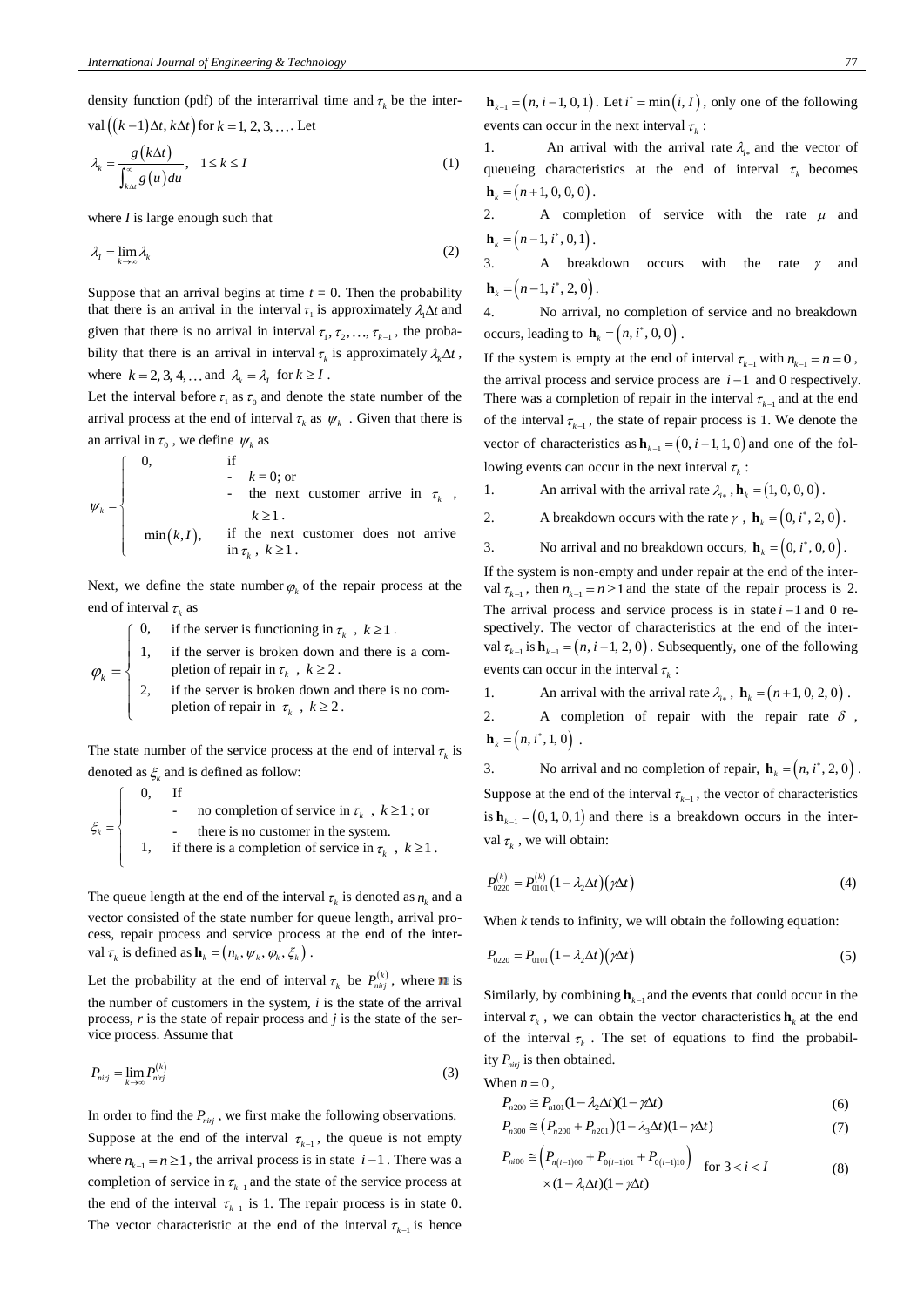$$
P_{nI00} \cong \begin{pmatrix} P_{n(I-1)00} + P_{n(I-1)01} + P_{n(I-1)10} \\ + P_{nI00} + P_{nI01} + P_{nI10} \end{pmatrix}
$$
  
×  $(1 - \lambda_1 \Delta t)(1 - \gamma \Delta t)$  (9)

$$
P_{ni10} \cong P_{n(i-1)20} (1 - \lambda_i \Delta t) (\delta \Delta t) \quad \text{for } 2 < i < I
$$
 (10)

$$
P_{n110} \cong \left(P_{n(I-1)20} + P_{n120}\right)(1 - \lambda_1 \Delta t)(\delta \Delta t) \tag{11}
$$

$$
P_{n220} \cong P_{n101}(1 - \lambda_2 \Delta t)(\gamma \Delta t) \tag{12}
$$

$$
P_{n320} \approx (P_{n200} + P_{0201})(1 - \lambda_3 \Delta t)(\gamma \Delta t) + P_{n220}(1 - \lambda_3 \Delta t)(1 - \delta \Delta t)
$$
\n(13)

$$
P_{ni20} \cong \left( P_{n(i-1)00} + P_{n(i-1)01} + P_{n(i-1)10} \right) \n\times (1 - \lambda_i \Delta t)(\gamma \Delta t) \qquad \text{for } 3 < i < I \n+ P_{n(i-1)20} (1 - \lambda_i \Delta t)(1 - \delta \Delta t)
$$
\n(14)

$$
P_{n120} \approx \begin{pmatrix} P_{n(I-1)00} + P_{n(I-1)01} + P_{n(I-1)10} \\ + P_{nI00} + P_{nI01} + P_{nI10} \end{pmatrix} \times (1 - \lambda_I \Delta t) (\gamma \Delta t)
$$
  
+ 
$$
\begin{pmatrix} P_{n(I-1)20} + P_{nI20} \end{pmatrix} (1 - \lambda_I \Delta t) (1 - \delta \Delta t)
$$
 (15)

For 
$$
n \geq 0
$$

$$
P_{n101} \cong P_{(n+1)000} (1 - \lambda_1 \Delta t)(1 - \gamma \Delta t)(\mu \Delta t)
$$
\n(16)

$$
P_{ni01} \cong \begin{pmatrix} P_{(n+1)(i-1)00} + P_{(n+1)(i-1)01} \\ + P_{(n+1)(i-1)10} \\ \times (1 - \lambda_i \Delta t)(1 - \gamma \Delta t)(\mu \Delta t) \end{pmatrix} \quad \text{for } 1 < i < I \tag{17}
$$

$$
P_{nI01} \cong \begin{pmatrix} P_{(n+1)(I-1)00} + P_{(n+1)(I-1)01} + P_{(n+1)(I-1)10} \\ + P_{(n+1)I00} + P_{(n+1)I01} + P_{(n+1)I10} \end{pmatrix}
$$
\n
$$
\times (1 - \lambda, \Delta t)(1 - \gamma \Delta t) (\mu \Delta t)
$$
\n(18)

When 
$$
n = 1
$$

$$
P_{n000} \approx \sum_{i=1}^{I-1} P_{(n-1)i01}(\lambda_{i+1}\Delta t) + P_{(n-1)i01}(\lambda_1\Delta t)
$$
  
+ 
$$
\sum_{i=2}^{I-1} P_{(n-1)i00}(\lambda_{i+1}\Delta t) + P_{(n-1)i00}(\lambda_1\Delta t)
$$
  
+ 
$$
\sum_{i=1}^{I-1} P_{(n-1)i10}(\lambda_{i+1}\Delta t) + P_{(n-1)i10}(\lambda_1\Delta t)
$$
 (19)

$$
P_{n020} \cong \sum_{i=2}^{l-3} P_{(n-1)i20} (\lambda_{i+1} \Delta t) + P_{(n-1)l20} (\lambda_l \Delta t)
$$
 (20)

For  $n \geq 1$ ,

$$
P_{n100} \cong P_{n000} (1 - \lambda_1 \Delta t)(1 - \gamma \Delta t)(1 - \mu \Delta t)
$$
\n
$$
P_{n100} \approx \left( P_{n1} + P_{n2} + P_{n3} \right)
$$
\n
$$
(21)
$$

$$
P_{ni00} \cong \left\{ P_{n(i-1)00} + P_{0(i-1)01} + P_{0(i-1)10} \right\} \quad \text{for } 1 < i < I
$$
  
 
$$
\times (1 - \lambda_i \Delta t)(1 - \gamma \Delta t)(1 - \mu \Delta t) \tag{22}
$$

$$
P_{nI00} \cong \begin{pmatrix} P_{n(I-1)00} + P_{n(I-1)01} + P_{n(I-1)10} \\ + P_{nI00} + P_{nI01} + P_{nI10} \end{pmatrix}
$$
  
×  $(1 - \lambda_1 \Delta t)(1 - \gamma \Delta t)(1 - \mu \Delta t)$  (23)

$$
P_{ni10} \cong P_{n(i-1)20} (1 - \lambda_i \Delta t) (\delta \Delta t) \quad \text{for } 0 < i < I \tag{24}
$$

$$
P_{nI10} \cong \left(P_{n(I-1)20} + P_{nI20}\right)(1 - \lambda_I \Delta t)(\delta \Delta t) \tag{25}
$$

$$
P_{n120} \cong P_{n000} (1 - \lambda_1 \Delta t) (\gamma \Delta t) + P_{n020} (1 - \lambda_1 \Delta t) (1 - \delta \Delta t) \tag{26}
$$

$$
P_{ni20} \cong \left( P_{n(i-1)00} + P_{n(i-1)01} + P_{n(i-1)10} \right) \times (1 - \lambda_i \Delta t) (\gamma \Delta t) \qquad \text{for } 1 < i < I + P_{n(i-1)20} (1 - \lambda_i \Delta t) (1 - \delta \Delta t)
$$
 (27)

$$
P_{nl20} \cong \begin{pmatrix} P_{n(I-1)00} + P_{n(I-1)01} + P_{n(I-1)10} \\ + P_{nl00} + P_{nl01} + P_{nl10} \end{pmatrix} \times (1 - \lambda_I \Delta t) (\gamma \Delta t)
$$
  
+ 
$$
\left( P_{n(I-1)20} + P_{nl20} \right) (1 - \lambda_I \Delta t) (1 - \delta \Delta t)
$$
 (28)

For  $n \geq 2$ ,

1.

$$
P_{n000} \approx \sum_{i=0}^{I-1} P_{(n-1)i00} (\lambda_{i+1} \Delta t) + P_{(n-1)i00} (\lambda_1 \Delta t)
$$
  
+ 
$$
\sum_{i=1}^{I-1} P_{(n-1)i01} (\lambda_{i+1} \Delta t) + P_{(n-1)i01} (\lambda_1 \Delta t)
$$
  
+ 
$$
\sum_{i=1}^{I-1} P_{(n-1)i10} (\lambda_{i+1} \Delta t) + P_{(n-1)i10} (\lambda_1 \Delta t)
$$
  

$$
P_{n020} \approx \sum_{i=0}^{I-1} P_{(n-1)i20} (\lambda_{i+1} \Delta t) + P_{(n-1)i20} (\lambda_1 \Delta t)
$$
(30)

## 4. Stationary Queue Length Distribution

We will apply the method in  $K\text{oh}^{11}$  to solve equations (6) to (30) to find the stationary queue length distribution. Firstly, let  $b_{irj}$ ,  $c_{irj}$ ,  $d_{irj}$ ,  $e_{irj}$  and  $f_{irj}$  be constants and the following notations are introduced:

$$
P_{n***} = \left\{ P_{nij} : 0 \le i \le I, r = 0, 1, 2 \text{ and } j = 0, 1 \right\};
$$

2. 
$$
\left(P_{m^{***}}, P_{(m+1)^{***}}, P_{(m+2)^{***}}\right)
$$
 denotes the set of equations of the form:

$$
\sum_{i=0}^{I} \sum_{r=0}^{2} \sum_{j=0}^{1} b_{i r j} P_{m i r j} + \sum_{i=0}^{I} \sum_{r=0}^{2} \sum_{j=0}^{1} c_{i r j} P_{(m+1) i r j} + \sum_{i=0}^{I} \sum_{r=0}^{1} \sum_{j=0}^{1} d_{i r j} P_{(m+2) i r j} \cong 0
$$

3. 
$$
\left(P_{\text{mirj}} \mid P_{0^{***}}, P_{(m+1)^{***}}\right) \text{ denotes the equation of the form:}
$$

$$
P_{mij} \cong \sum_{i=1}^{I} \sum_{r=0}^{2} \sum_{j=0}^{1} e_{ij} P_{0ij} + \sum_{i=0}^{I} \sum_{r=0}^{2} \sum_{j=0}^{1} f_{ij} P_{(m+1)ij}
$$

Using the above notations, (16) to (28) in the case when  $n = 1$  can be represented as

$$
(P_{0^{***}}, P_{1^{***}}, P_{2^{***}}), \t\t(31)
$$

and  $(16)$  to  $(18)$  together with  $(21)$  to  $(30)$  in the case when  $n = 2$  may be represented as

$$
(P_{1^{***}}, P_{2^{***}}, P_{3^{***}}). \t(32)
$$

In general, for  $n > 2$  can be represented as

$$
P_{(n-1)^{***}}, P_{n^{***}}, P_{(n+1)^{***}}\bigg). \tag{33}
$$

By rearranging the sets of equation given by  $(31)$ , we can obtain the following equation:  $\sqrt{ }$ 

$$
\left(P_{1ij} \mid P_{0^{***}}, P_{2^{***}}\right). \tag{34}
$$

By substituting  $(34)$  into  $(32)$  and rearrange the equations, we can get the expression of  $P_{2ij}$  in the form of:

$$
\left(P_{2ijj} \mid P_{0^{***}}, P_{3^{***}}\right). \tag{35}
$$

By substituting (35) into (33) for  $n = 3$ , we can get the expression of  $P_{3ij}$  in the form  $(P_{3ij} | P_{0^{***}} , P_{4^{***}})$ . For  $n \geq 4$ , by repeating the process of substituting the expression of the  $P_{(n-1)ij}$  given by

$$
\left(P_{(n-1)ij} \mid P_{0^{***}}, P_{n^{***}}\right) \tag{36}
$$

into (33) and solving for the  $P_{nirj}$  to get the following expression:

$$
\left(P_{nij} \mid P_{0^{***}}, P_{(n+1)^{***}}\right).
$$
\n(37)

When  $n = N$  is large enough, we may set all the  $P_{(n+1)ij}$  in (37) to be zero and obtain: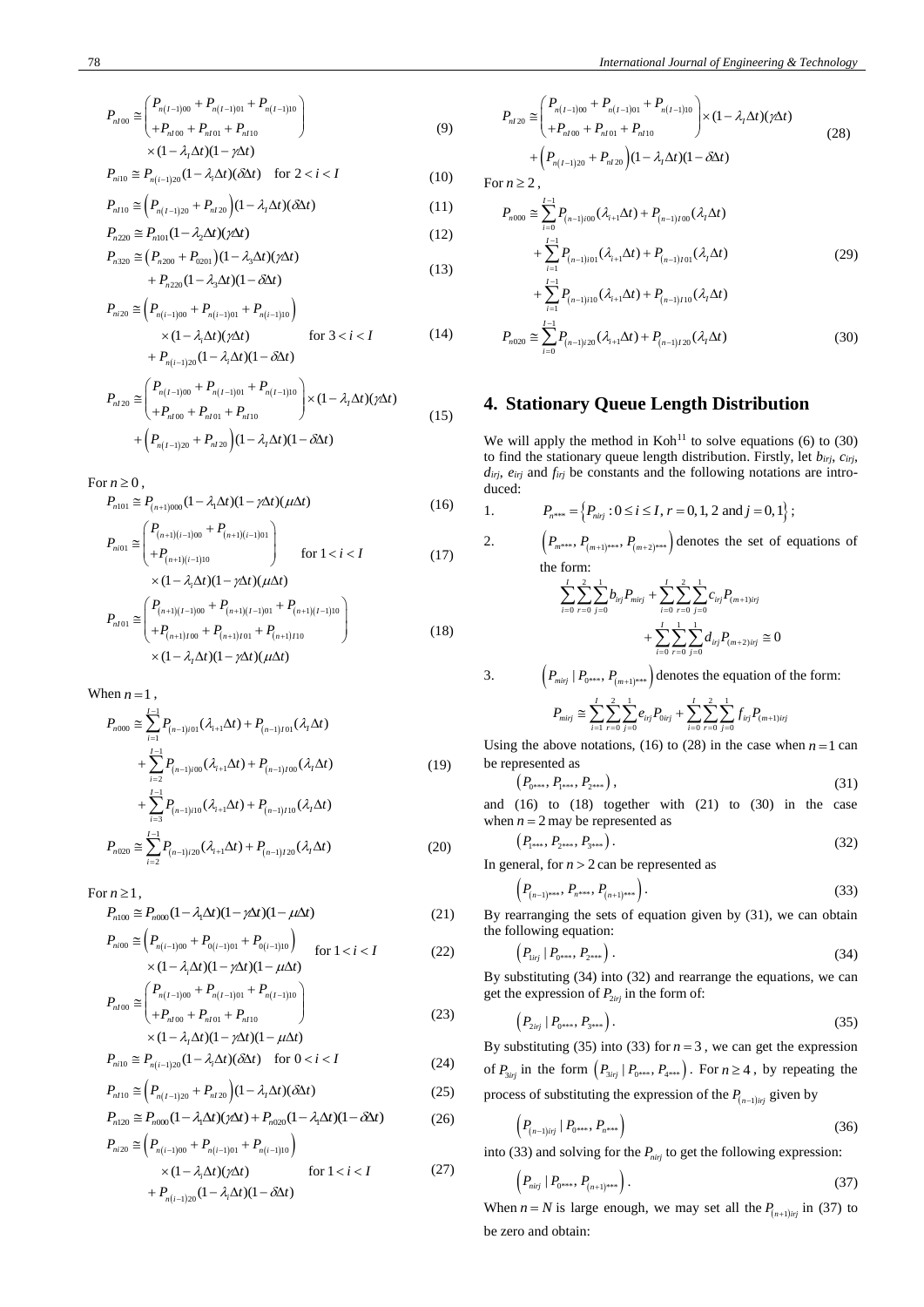$$
\left(P_{Nirj} \mid P_{0^{***}}\right). \tag{38}
$$

Next, we may substitute the expression of  $(P_{Nirj} | P_{0^{***}})$  into (36) and repeat the substitution process for  $n = N-1, N-2, \ldots, 1$  to obtain the following equation:

$$
\left(P_{nirj} \mid P_{0^{***}}\right). \tag{39}
$$

When  $n = 1$ , (39) yields  $(P_{\text{linj}} | P_{0^{***}})$ , together with the equation of (6) to (18), we can get the following system of equations:

$$
\left(P_{0ij} \mid P_{0^{***}}\right). \tag{40}
$$

An inspection of (40) reveals that there are two equations that are linearly dependent. Hence, we need to add in another linearly \_ independent equation so that the resulting system of equations has a unique solution. By equating the sum of the left sides of the equation given by (39) to the sum of the right sides of (39), we can obtain an equation with the following form,

$$
\sum_{n=1}^{N} \sum_{i} \sum_{r} \sum_{j} P_{nij} = \sum_{i} \sum_{r} \sum_{j} k_{ij} P_{0ij}
$$
(41)

where  $i \ge 0$ ,  $r = 0, 1, 2$ ,  $j = 0,1$  and the  $k_{i,j}$  are constants. As

$$
\sum_{n=1}^{N} \sum_{i} \sum_{r} \sum_{j} P_{nirj} \cong 1 \tag{42}
$$

substituting one of the equations in (40) with (42) and solve for the system of equations, we will get the values for  $P_{0irj}$ . By substituting these values of  $P_{0i\tau j}$  into (39), all the numerical values of *Pnirj* will be obtained and the probability that the queue length is *n* is obtain by the summation  $P_n = \sum_i \sum_r \sum_j P_{nirj}$ .

#### **5. Numerical Result**

Table 1 shows the numerical results for the steady-state mean system size when the interarrival time is exponentially distributed. We then relax the assumption of exponentially distributed interarrival time and the numerical results for the stationary queue length distribution are obtained and showed in Tables 2 and 3. Simulation is carried out to verify all the results.

**Table 1.** Comparison of results computed using the proposed numerical method and those given in Sheng-li et al. [7] and simulation procedure [∆*t*  $= 10^{-7}$  for mean system size,  $\lambda_i = \lambda = 1, I = 4$ ]

|       |          |              |          | Mean system size.   |                        |            |
|-------|----------|--------------|----------|---------------------|------------------------|------------|
| $\mu$ | γ        | $v^{\prime}$ | $\delta$ | Numerical<br>Method | Sheng-li<br>et al. [7] | Simulation |
| 1.3   | $\theta$ | 0.1          | 1.2      | 5.3205              | 5.3205                 | 5.2524     |
| 1.3   | 0.1      | 0.1          | 1.4      | 4.9583              | 4.9583                 | 4.9749     |
| 1.3   | 0.1      | 0.2          | 2.2      | 5.4348              | 5.4348                 | 5.4311     |
| 1.9   | $\theta$ | 0.1          | 1.2      | 1.4116              | 1.4116                 | 1.4103     |
| 1.9   | 0.1      | 0.1          | 1.4      | 1.4023              | 1.4023                 | 1.3990     |
| 1.9   | 0.1      | 0.2          | 2.2      | 1.4192              | 1.4192                 | 1.4235     |

**Table 2.** Comparison of results obtained by the proposed numerical method, and simulation procedure

[(*κ*, *θ*) = (1.2, 0.5), *µ* = 4, δ = 1.9, *γ* = 0.5, *γ*' = 0.3] [∆*t* = 0.025 for Gamma interarrival time distribution,  $I = 200, N = 50$ 

| Queue Size, $n$ | P(Oueue Size = $n$ ) |            |  |
|-----------------|----------------------|------------|--|
|                 | Numerical method     | Simulation |  |
|                 | 0.438033             | 0.438058   |  |
|                 | 0.249506             | 0.249521   |  |
| $\mathcal{P}$   | 0.133823             | 0.133816   |  |
|                 | 0.074847             | 0.074833   |  |

| <b>Table 3.</b> Comparison of results obtained by the proposed numerical |
|--------------------------------------------------------------------------|
| method, and simulation procedure                                         |

Mean System Size 1.305486 1.305242

 $[(\kappa, \theta) = (1.6, 0.6), \mu = 1.8, \delta = 1.1, \gamma = 0.2, \gamma' = 0.1]$ [∆*t* = 0.0125 for Gamma interarrival time distribution, *I* = 400, *N* = 60]

|                  | $P(Queue Size = n)$ |            |  |  |
|------------------|---------------------|------------|--|--|
| Queue Size, n    | Numerical method    | Simulation |  |  |
|                  | 0.288541            | 0.288702   |  |  |
|                  | 0.227341            | 0.227499   |  |  |
| 2                | 0.146811            | 0.146907   |  |  |
| 3                | 0.099640            | 0.099625   |  |  |
|                  | 0.069337            | 0.069321   |  |  |
| 5                | 0.048826            | 0.048769   |  |  |
| 6                | 0.034572            | 0.034485   |  |  |
| .                | .                   | .          |  |  |
| 59               | $2.63E-10$          |            |  |  |
| Mean System Size | 2.352468            | 2.349814   |  |  |

Table 1 shows that the results obtained by the proposed method are close to those given in Sheng-li et al. [7]. In Tables 2 and 3, the interarrival time is assumed to have gamma distribution and the numerical results found by the proposed method are closed to those obtained by the simulation procedure.

### **6. Conclusion**

In this paper, the model given in Sheng-li et al. [7] is studied. The assumption of exponential interarrival time distribution is relaxed and the stationary queue length distribution is obtained by the proposed numerical method in Koh [5]. The results found in this paper and in Koh et al. [4] show that the numerical method is successfully used for finding the stationary queue length distribution for a queuing system with a more general interarrival time or service time distribution.

#### **Acknowledgement**

This work was supported by MOHE FRGS under vote account number 4471/K01.

### **References**

- [1] Avi-Itzhak B & Naor P (1963), "Some queuing problems with the service station subject to breakdown", *Operations Research*, Vol. 11, No. 3, pp. 303-322.
- [2] Fischer MJ (1977), "An Approximation to Queueing Systems with Interruptions", *Management Science*, Vol. 24, No. 3, pp. 338-344.
- [3] Gray WJ, Wang PP & Scott M (2000), "A vacation queueing model with service breakdowns", *Applied Mathematical Modelling*, Vol. 24, No. 5-6, pp. 391-400.
- [4] Koh SK, Pooi AH & Tan YF, "Repairable Queue with Nonexponential Service Time and Variable Breakdown Rates" in *International Conference on Mathematics, Engineering & Industrial Applications*, Gurney Resort Hotel & Residences, Penang, 2014.
- [5] Koh SK (2013), "Maintenance of Deteriorating Non-Exponential Single Server Queue", PhD Thesis, University of Malaya.
- [6] Li H & Zhu Y (1994), "A New Approach to G/G/1 Queues with Generalized. Setup Time and Exhaustive Service", *Journal of Applied Probability*, Vol. 31, No. 4, pp. 1083-1097.
- [7] Sheng-li LV, Jing-bo L & De-quan Y, "The M/M/1 repairable queueing system with variable breakdown rates (Published Conference Proceedings style)," in *Proc. 21th Annu. IEEE Conf.*